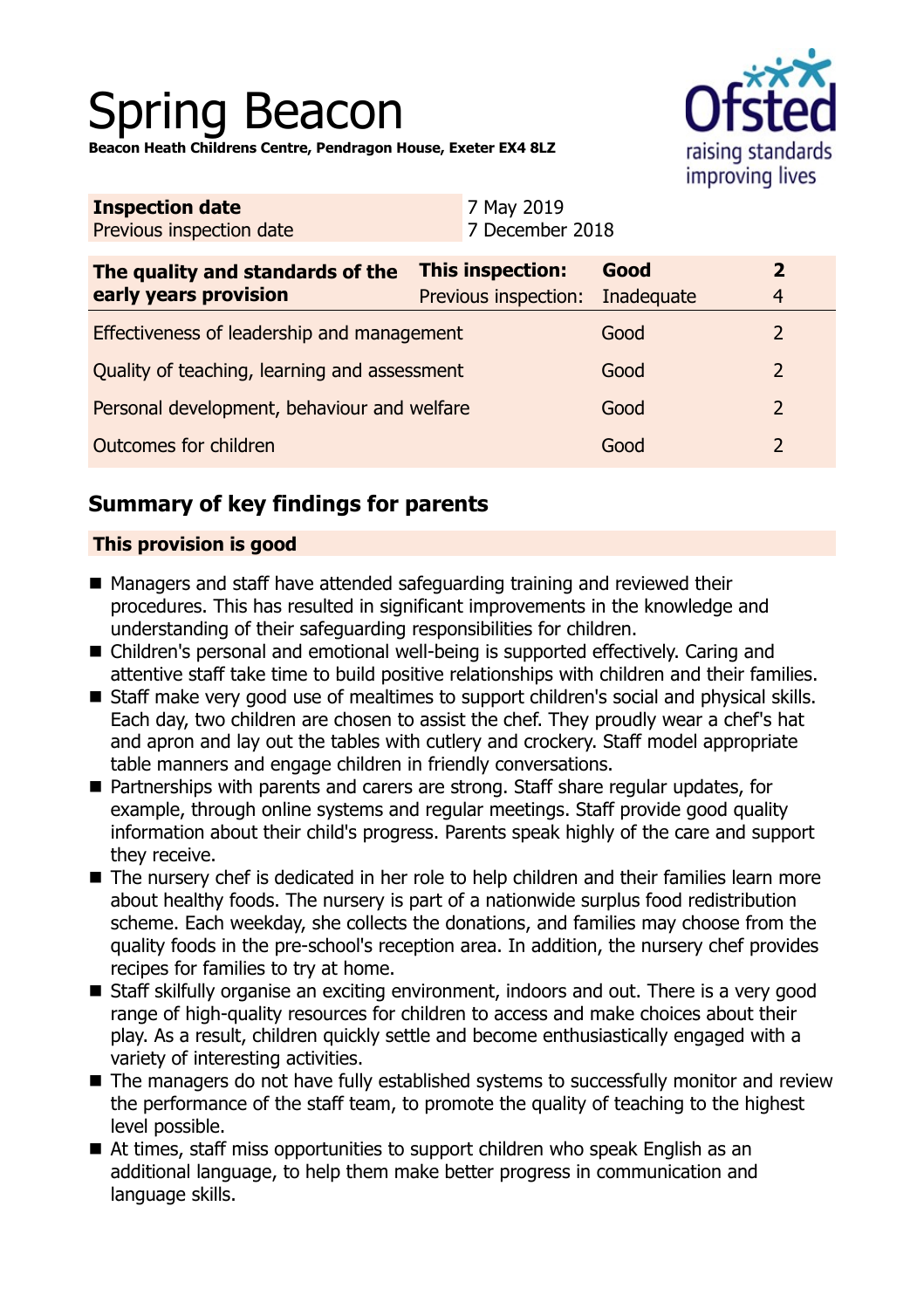# **What the setting needs to do to improve further**

## **To further improve the quality of the early years provision the provider should:**

- $\blacksquare$  continue to develop the monitoring and review of staff's performance, to promote the quality of teaching to the highest level possible
- make the most of all opportunities to support children who speak English as an additional language, to help them to make better progress in communication and language skills.

## **Inspection activities**

- $\blacksquare$  The inspector observed the quality of teaching and assessed the impact this has on children's learning and development.
- $\blacksquare$  The inspector conducted a joint observation with the deputy manager.
- $\blacksquare$  The inspector held a meeting with the management team of the nursery.
- The inspector looked at children's assessment and planning documentation and checked evidence of suitability and qualifications of staff.
- $\blacksquare$  The inspector spoke to staff and children at appropriate times during the inspection.
- $\blacksquare$  The inspector took account of the views of the parents spoken to on the day.

**Inspector** Linda Williamson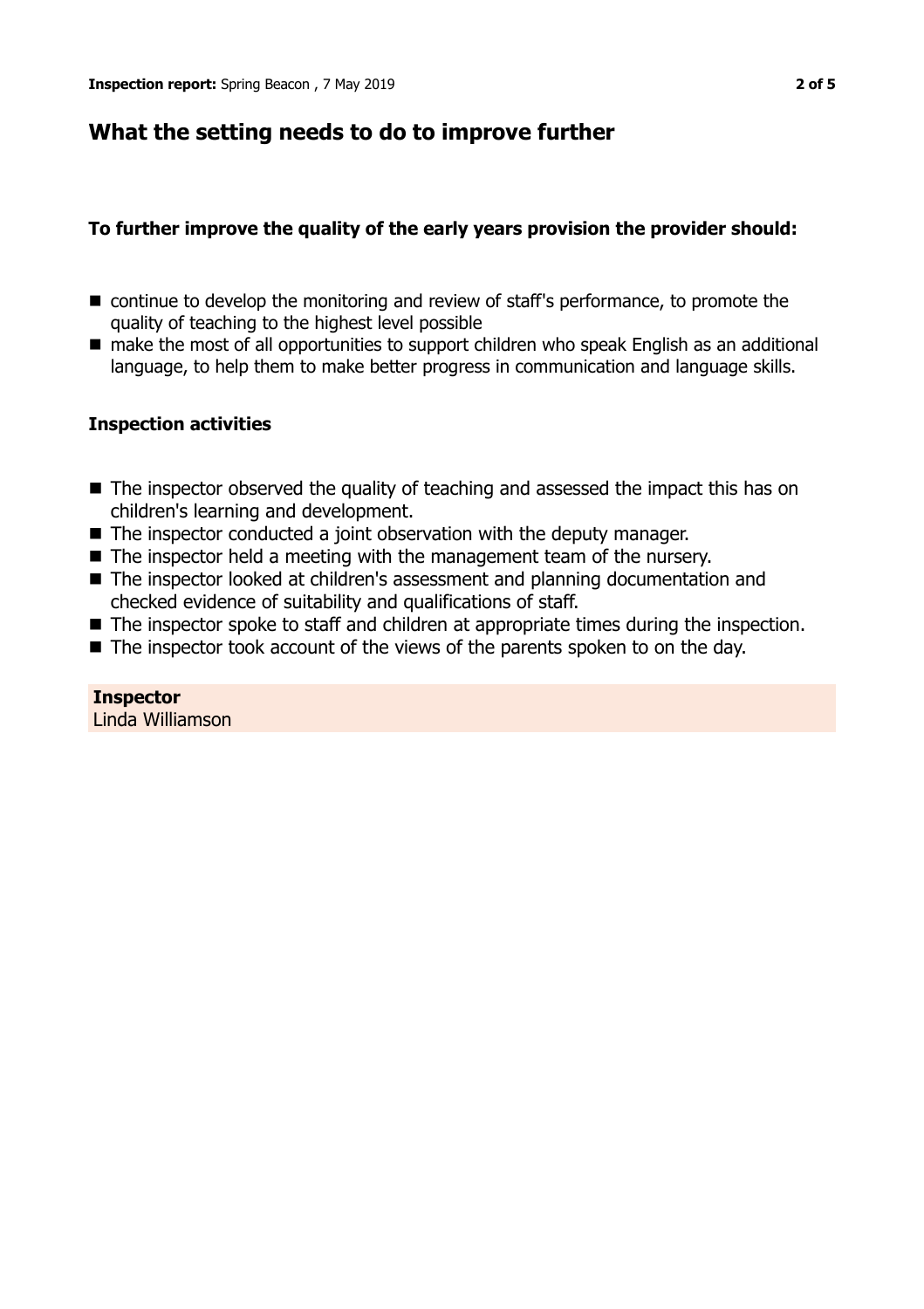## **Inspection findings**

### **Effectiveness of leadership and management is good**

The managers have high aspirations for the pre-school and implement effective systems to drive improvements for the benefit of children and their families. They use additional funding well to develop children's knowledge, skills and abilities through a national music and movement programme. This helps all children make good progress. Safeguarding is effective. Staff complete precise records of concerns and understand child protection referral steps well. The managers use their experience and knowledge well to monitor the progress children make. Any gaps in learning and development are quickly identified, and children swiftly receive any additional support they may need. Staff and parents make effective use of a software application. For example, daily observations of children's play are shared, and parents receive valuable suggestions to extend learning at home. There are strong links with other professionals. This helps to provide specialist advice to support the well-being of children and their families.

### **Quality of teaching, learning and assessment is good**

Staff regularly observe children and make accurate assessments of their levels of development. They plan a good mix of child-led and adult-guided activities, that support children to successfully achieve the next steps in their learning. For example, staff encourage children to think about the size and position of wooden blocks to successfully construct a large ramp to cycle up and down. Children show a love of reading and frequently ask staff to share books. Staff support children to predict what will happen next and to join in with repeated refrains from their favourite stories. Staff provide lots of opportunities for children to increase their knowledge of the natural world. For example, children excitedly feed the tadpoles and confidently describe their shape, what they eat and explain the difference between tadpoles and frogs. Children keenly say, 'The front legs come first.'

#### **Personal development, behaviour and welfare are good**

Staff regularly praise children's positive behaviour, for example when they wait patiently or share toys. This helps children behave very well. Staff sensitively explain to children about how to play carefully together, and children learn how to keep themselves and others safe. For example, children enjoy pretending to be superheroes with their 'special power sticks' and staff effectively support children's interests in this. Children learn about the importance of following good hygiene routines. This is evident when staff support children to brush their own teeth correctly before mealtimes. Children proudly exclaim, 'My germs have all gone!'

#### **Outcomes for children are good**

Children gain the skills they need for future learning and starting school. They respond well to instructions. For example, they keenly help to put away resources in the correct boxes. Older children can recognise their name, and all children enjoy exploring the marks they make using a range of media. Children use numbers and count confidently in their play. Children take off their shoes on arrival and place them in the basket. This helps to encourage good levels of independence and self-care skills. The positive relationship with local schools helps children to move on in their education.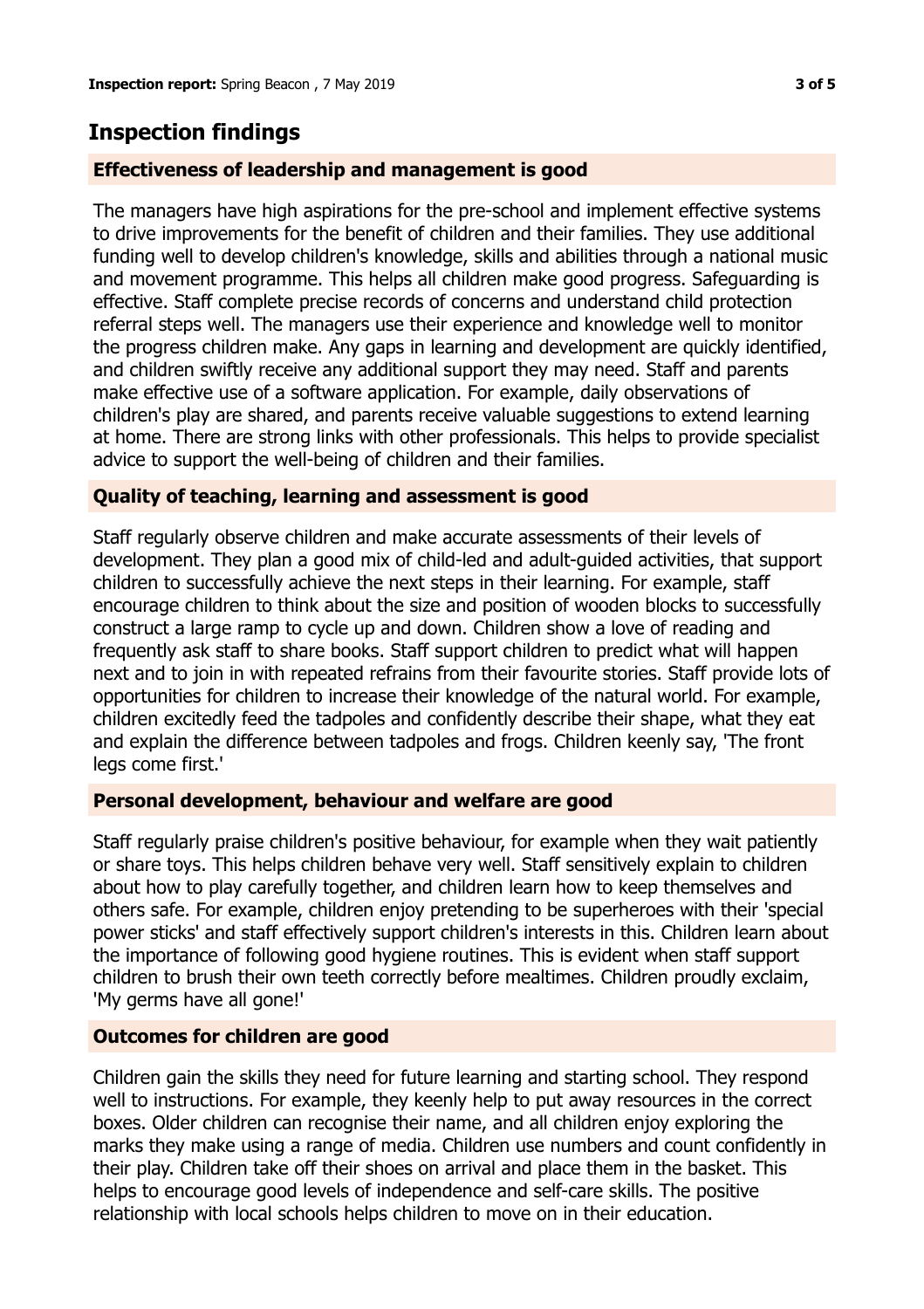## **Setting details**

| Unique reference number                             | EY554337                                                                             |
|-----------------------------------------------------|--------------------------------------------------------------------------------------|
| <b>Local authority</b>                              | Devon                                                                                |
| <b>Inspection number</b>                            | 10090766                                                                             |
| <b>Type of provision</b>                            | Childcare on non-domestic premises                                                   |
| <b>Registers</b>                                    | Early Years Register, Compulsory Childcare<br>Register, Voluntary Childcare Register |
| Day care type                                       | Sessional day care                                                                   |
| <b>Age range of children</b>                        | $2 - 4$                                                                              |
| <b>Total number of places</b>                       | 40                                                                                   |
| Number of children on roll                          | 42                                                                                   |
| Name of registered person                           | Action For Children Developments Ltd                                                 |
| <b>Registered person unique</b><br>reference number | RP539433                                                                             |
| Date of previous inspection                         | 7 December 2018                                                                      |
| <b>Telephone number</b>                             | 01392 204 669                                                                        |

Spring Beacon registered in 2018 and is located in Beacon Heath, Exeter. It is open Monday to Friday from 7.30am until 6pm all year round. There are five members of staff employed to work with the children. Of these, two hold qualifications at level 6, and two at level 3. The nursery receives early education funding to provide free places for children aged two, three and four years.

This inspection was carried out by Ofsted under sections 49 and 50 of the Childcare Act 2006 on the quality and standards of provision that is registered on the Early Years Register. The registered person must ensure that this provision complies with the statutory framework for children's learning, development and care, known as the early years foundation stage.

Any complaints about the inspection or the report should be made following the procedures set out in the guidance Complaints procedure: raising concerns and making complaints about Ofsted, which is available from Ofsted's website: www.ofsted.gov.uk. If you would like Ofsted to send you a copy of the guidance, please telephone 0300 123 4234, or email [enquiries@ofsted.gov.uk.](mailto:enquiries@ofsted.gov.uk)